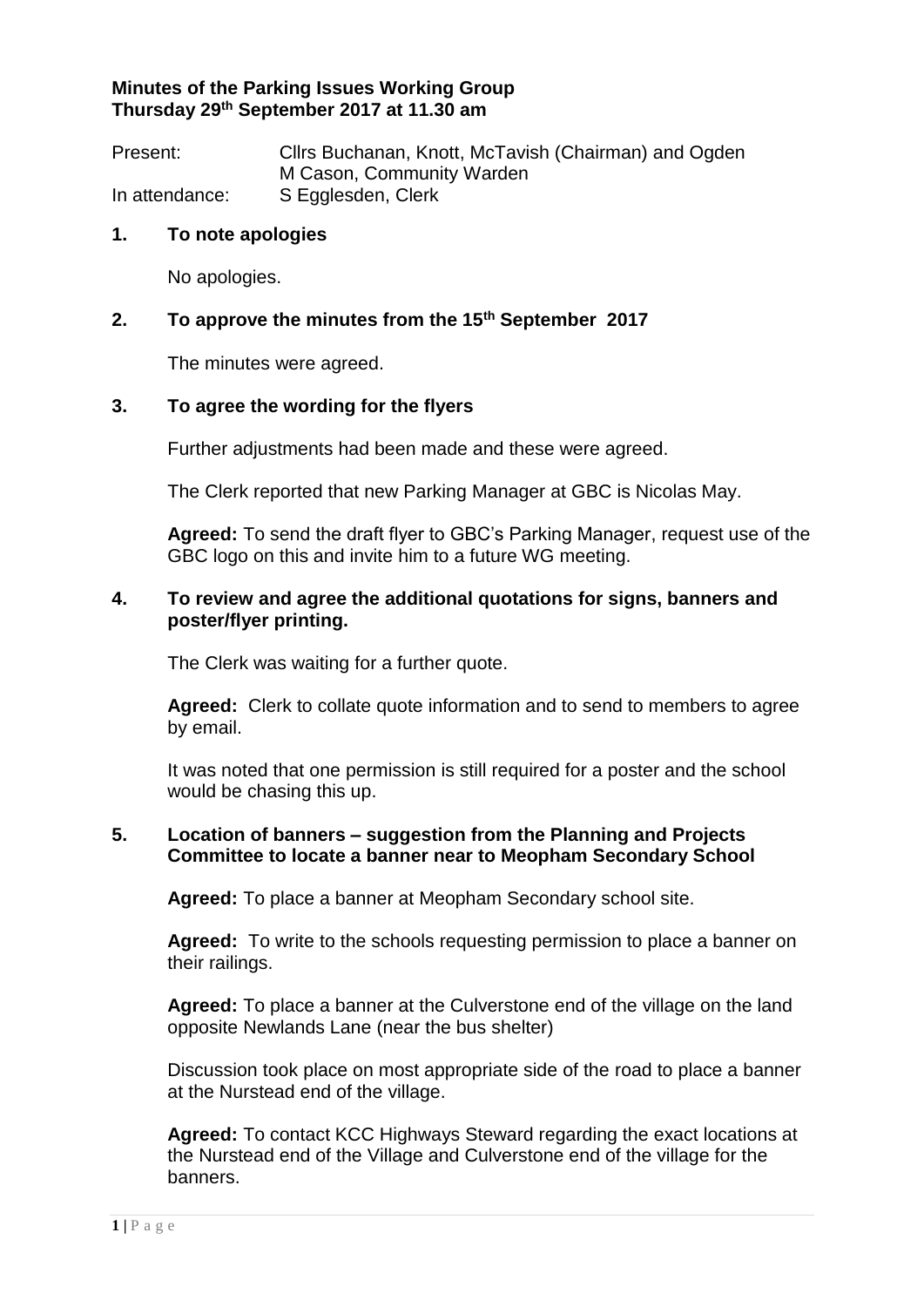**Agreed:** to potentially now have 8 banners, depending on budget and cost.

# **6. To review the list of suggestions from the survey at Camer Parade and agree on any further action**.

The Clerk had reported on the response on the KCC Highways portal regarding the proposed Trixie mirror.

**Agreed:** Clerk to contact our Highways Steward for further information on this decision and to add this our spreadsheet for suggested improvements.

**Agreed:** Members to view the list and prioritise the work that the WG should concentrate on. To provide the Clerk with this information.

# **7. To agree the draft letter to the schools**

A draft letter was circulated and amendments made.

# **8. Update on attendance at forthcoming events**

M. Cason will look to do something at Culverstone Community Centre for Halloween/Bonfire night. The Christmas Fayre at St John's has been booked.

**Agreed:** to see if Meopham Community Academy and Culverstone Green Primary School have a Christmas Fayre where we could have a table promoting the safety issues.

# **9. Pedometers – update**

M Cason reported that The Grand have 60 available that we can have. GBC Community Safety Unit are sending a grant application form to us to apply for funding for £200 to purchase further pedometers.

#### **10. Launch – to agree on the launch date and information for the press release**

Agreed to carry forward to the next agenda.

# **11. Any other Business**

Cllr McTavish reported that at the CAT meeting, it was mentioned about the lack of school signs in the parish regarding children crossing.

**Agreed:** members to check on what is already in place before considering any further action.

# **12. To agree on a date for the next meeting**

Agreed: Friday 6<sup>th</sup> October at 10am at the Windmill. Clerk to invite GBC's Parking Manager. If not available to obtain dates from him for the following